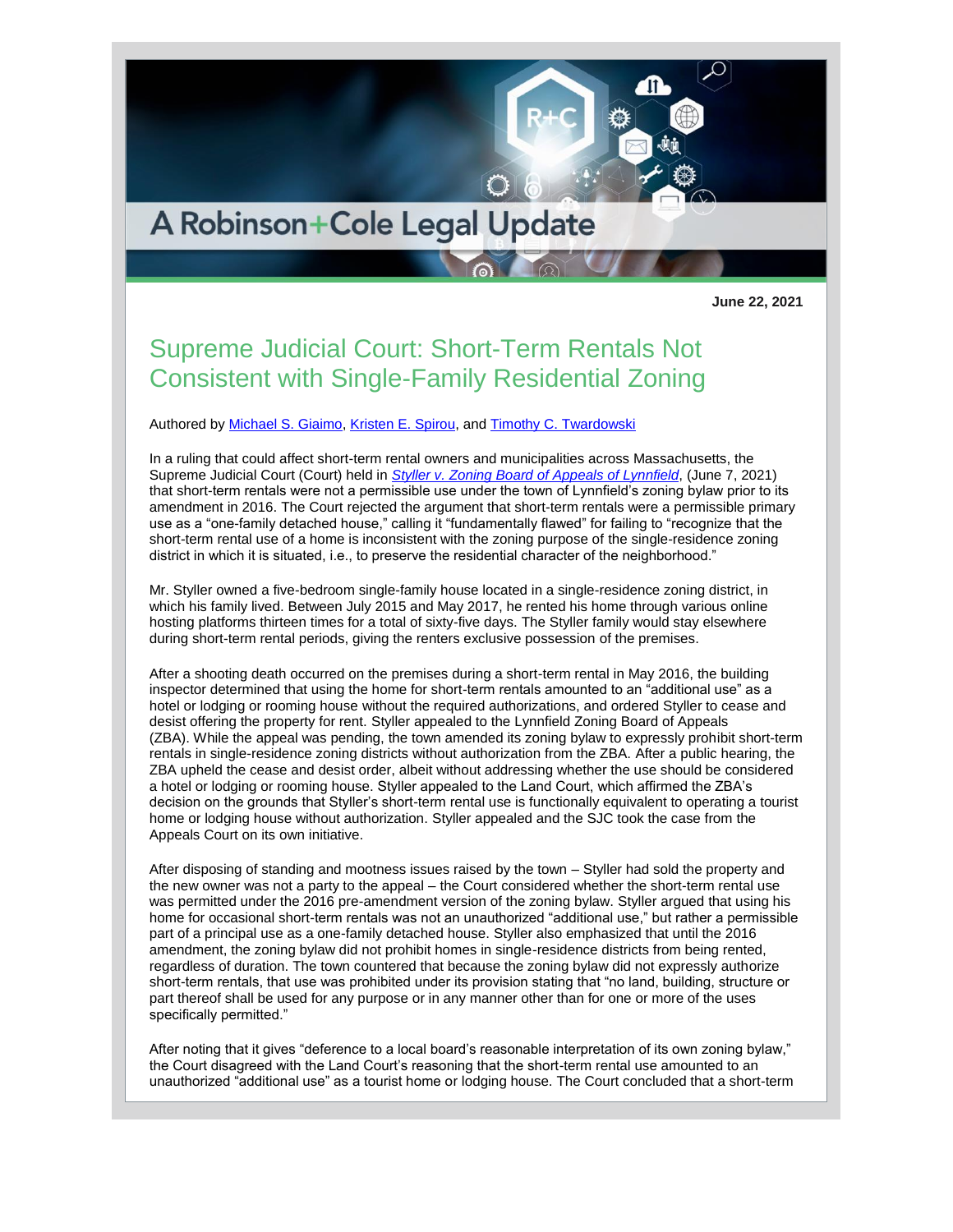rental could not be a "lodging house" or "tourist home" use because the statutory definition of "lodging house" implied a degree of permanence in the occupancy, and because both "lodging house" and "tourist home" uses contemplate a renter renting only a specific room or rooms rather than an entire house. Because the rentals in question were short in duration and the renters were given possession of the entire premises, they could not be considered a lodging house or tourist home use.

Instead, the Court looked to whether the short-term rental use was consistent with the purpose of the single-residence zoning district, namely preserving the residential character of the neighborhood and fostering "stability and permanence" by giving residents an opportunity to "develop a sense of community and a shared commitment to the common good of that community." Referring to the definition of "family" in the zoning bylaw and the common meaning of "residence," the Court concluded that the town had "clearly and unambiguously excluded... purely transient uses of property in [residential zoning districts]." Therefore, Styller's use of his home for short-term rentals was not permitted under Lynnfield's pre-amendment zoning bylaw.

The *Styller* decision concludes with a footnote cautioning that there might be a different result in other circumstances, depending upon the specifics of the zoning bylaw or ordinance, "including what types of additional uses are permitted (if any), as well as what is considered a customary accessory use in a particular community." This might provide some comfort to those homeowners and others concerned that *Styller* necessarily makes their own short-term rental use unlawful. The result in a particular case will depend on the specific circumstances of that short-term rental, including the zoning regulations in effect now and, if applicable, at the time the short-term rental use of a property commenced. However, on balance, it does not provide much of a basis for optimism. Many municipalities that do not already directly address short-term rentals in their zoning enactments will no doubt have statements of purpose and definitions similar in relevant respects to those the Court relied on in the Lynnfield bylaw. Ultimately, the full impact of the decision will be revealed over time on a case-by-case and municipality-by-municipality basis as zoning bylaws and ordinances are either tested in court or amended to address the short-term rental issue directly.

## FOR MORE INFORMATION

Contact any member of Robinson+Cole's [Real Estate + Development](http://www.rc.com/practices/RealEstate/index.cfm) Group listed below:

[Andrew L. Kramer](http://www.rc.com/people/AndrewLKramer.cfm) | [Kenneth C. Baldwin](http://www.rc.com/people/KennethCBaldwin.cfm) | [Jessica D. Bardi](http://www.rc.com/people/JessicaBardi.cfm) | [Garry C. Berman](http://www.rc.com/people/GarryCBerman.cfm) | [John P. Casey](http://www.rc.com/people/JohnPCasey.cfm)

[Julianna M. Charpentier](http://www.rc.com/people/JuliannaMCharpentier.cfm) | [Thomas P. Cody](http://www.rc.com/people/ThomasPCody.cfm) | [Candace M. Cunningham](http://www.rc.com/people/CandaceMCunningham.cfm) | [Matthew M. Dolan](http://www.rc.com/people/MatthewMDolan.cfm)

[Amanda S. Eckhoff](http://www.rc.com/people/AmandaSEckhoff.cfm) | [Steven L. Elbaum](http://www.rc.com/people/StevenLElbaum.cfm) | [Robert F. Foxworth](http://www.rc.com/people/RobertFFoxworth.cfm) | [Katherine E. Garavaglia](http://www.rc.com/people/KatherineEGaravaglia.cfm)

[Jerome L. Garciano](http://www.rc.com/people/JeromeLGarciano.cfm) | [Debbie J. Gezon](http://www.rc.com/people/DebbieJGezon.cfm) | [Michael S.](http://www.rc.com/people/MichaelSGiaimo.cfm) Giaimo | [Lawrence P. Heffernan](http://www.rc.com/people/LawrencePHeffernan.cfm) | [Charles E. Janson](http://www.rc.com/people/CharlesEJanson.cfm)

[E. Christopher Kehoe](http://www.rc.com/people/EChristopherKehoe.cfm) | [Matthew J. Lawlor](http://www.rc.com/people/MatthewJLawlor.cfm) | [Mimi M. Lines](http://www.rc.com/people/MimiMLines.cfm) | [Michele L. Maresca](http://www.rc.com/people/MicheleLMaresca.cfm) | [Charles F. Martin](http://www.rc.com/people/CharlesFMartinIII.cfm)

[Matthew S. McElroy](http://www.rc.com/people/MatthewSMcElroy.cfm) | [Francesco C. Mioli](http://www.rc.com/people/FrancescoCMioli.cfm) | [Kathryn N. Mullin](http://www.rc.com/people/KathrynNMullin.cfm) | [Krista L. Patterson](http://www.rc.com/people/KristaLPatterson.cfm) | [Roger A. Peters](http://www.rc.com/people/RogerAPetersII.cfm)

[Austin G. Provost](http://www.rc.com/people/AustinGProvost.cfm) | [Deirdre M. Robinson](http://www.rc.com/people/DeirdreRobinson.cfm) | [Evan J. Seeman](http://www.rc.com/people/EvanJSeeman.cfm) | [Alicia R. Selman](http://www.rc.com/people/AliciaRSelman.cfm) | [Brian R. Smith](http://www.rc.com/people/BrianRSmith.cfm)

[Kristen E. Spirou](http://www.rc.com/people/KristenEElia.cfm) | [Thomas M. Sweeney Jr.](http://www.rc.com/people/ThomasMSweeneyJr.cfm) | [Virginia K. Trunkes](http://www.rc.com/people/VirginiaKTrunkes.cfm) | [Timothy C. Twardowski](http://www.rc.com/people/TimothyCTwardowski.cfm)

[Noel B. Vales](http://www.rc.com/people/NoelBVales.cfm) | [Anthony J. Vogel](http://www.rc.com/people/AnthonyJVogel.cfm) | [George W. Watson](http://www.rc.com/people/GeorgeWWatsonIII.cfm)

For insights on legal issues affecting various industries, please visit our [Thought Leadership](https://protect-us.mimecast.com/s/zlPLCM8Xq6H5mjljTAINkt?domain=r20.rs6.net) page and subscribe to any of our newsletters or blogs

Boston | Hartford | New York | Providence | Miami | Stamford | Los Angeles | Wilmington | Philadelphia | Albany | rc.com